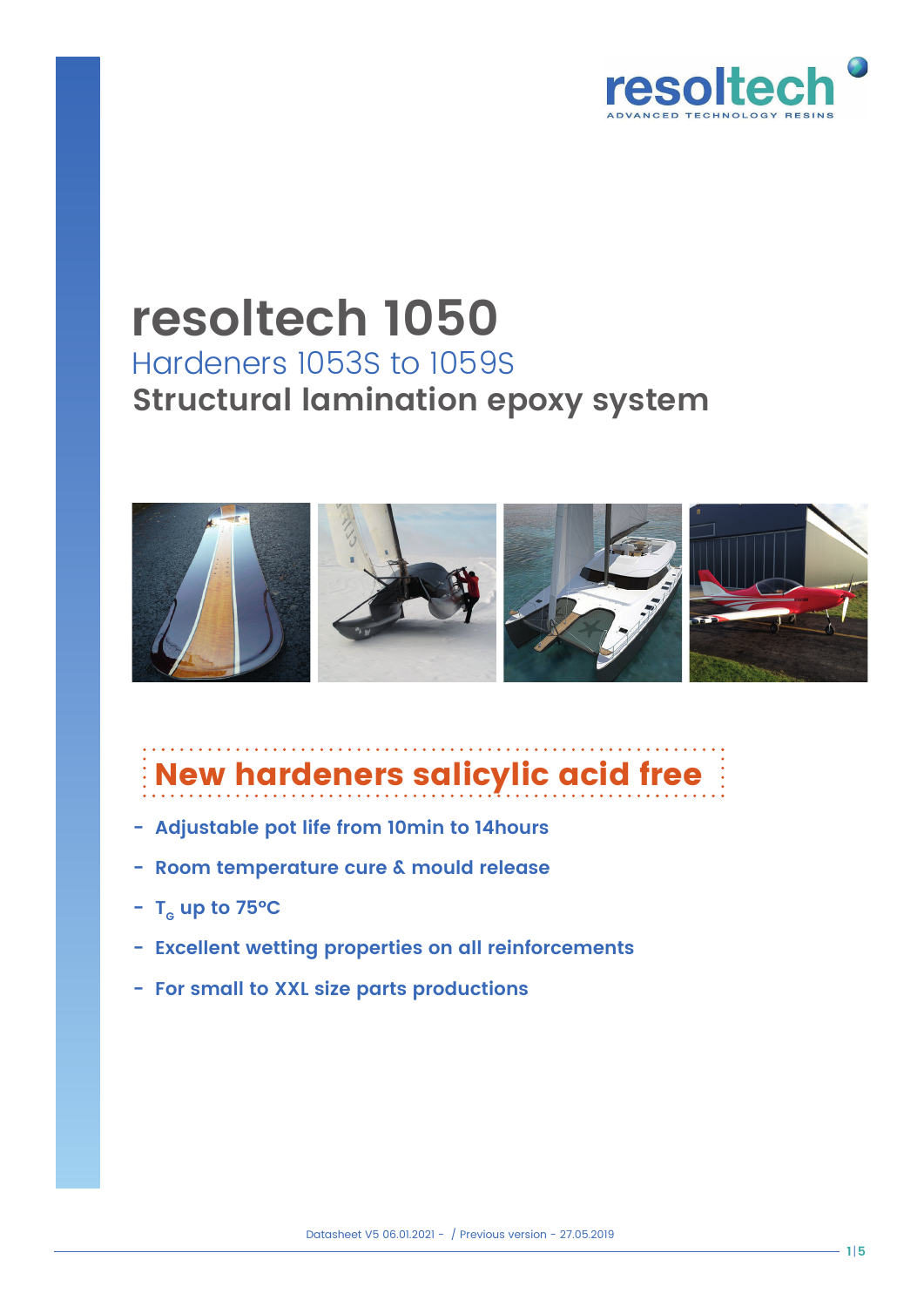#### **INTRODUCTION**

The 1050 epoxy laminating system is formulated to manufacture high performance lightweight structures with glass, carbon, aramid and basalt reinforcements with or without post-curing.

This latest generation system, without CMR substances (including salicylic acid) according to GHS criteria is optimized with a low exotherm, low viscosity and excellent air release properties. This epoxy system is also suitable for the manufacture of small to very large structures and composite parts by wet lay-up, infusion, injection moulding or filament winding while guaranteeing low toxicity working conditions to the users.

All hardeners mix with a 100/35 ratio and can be pre-blended together to precisely adjust the desired pot life. The 1050 resin + 1053S system is particularly recommended for infusion thanks to its low mixed viscosity (205mPa.s).

The 1050 resin is **available in a thixotropic version 1050T** for wet lay-up application in vertical or overhanging surfaces prone to resin dripping.

It is possible to release the parts from the mould without post-curing. To speed up demoulding a 40ºC cure is possible and optimum thermo-mechanical properties of the laminate will be obtained after a 60ºC post-curing cycle.

Laminates produced with the 1050 system will offer very good mechanical properties combined with excellent fatigue resistance thanks to its exceptional wetting properties, improving the composite interlaminar properties even on aramid reinforcements.

Its elongation at break in flexion up to 5% makes the 1050 system as a prime choice epoxy system for large structural laminates submitted to dynamic working efforts.

# **MIXING RATIO**

The mixing ratio must be accurately followed. It is not possible to change the ratio, it would result in lower mechanical properties. The mixture should be thoroughly stirred to ensure full homogeneity.

| <b>Systems</b>                | 1050 / 1053S | 1050/1054S | 1050/1055S | 1050/1056S | 1050/1058S | 1050/1059S |  |  |
|-------------------------------|--------------|------------|------------|------------|------------|------------|--|--|
| <b>Mixing ratio by weight</b> | 100/35       |            |            |            |            |            |  |  |
| <b>Mixing ratio by volume</b> | 100 / 42     | 100 / 42   | 100/42     | 100/41     | 100/41     | 100/39     |  |  |

# **APPLICATION**

- The 1050 system can be applied by brush, roller, infused or injected. In case of laminating over a cured surface without peel ply, it is required to deglaze, clean and degrease the support prior to laminating.
- It is recommended to have workshop temperature conditions between 18-25°C in order to facilitate the mixing and the fibers reinforcement impregnation.
- On the contrary, a higher temperature will reduce the viscosity and the pot life of the mix.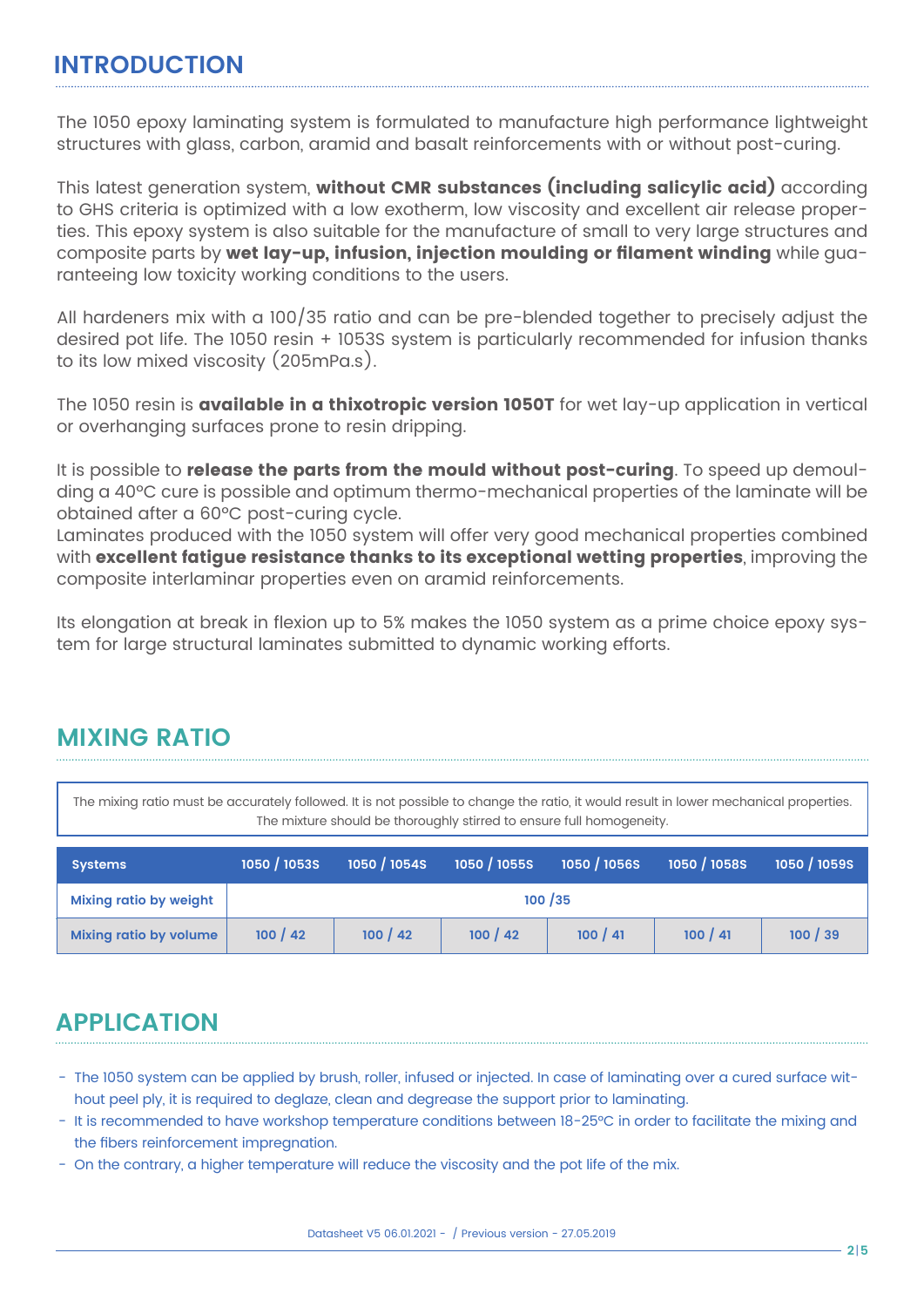# **PHYSICAL CHARACTERISTICS**

#### 1 **Visual aspect**

**1050 :** Opalescent neutral liquid **1053S à 1059S :** Transparent to yellow liquid **Mélange :** Neutral to transparent yellow liquid

## 2 **Density**

| <b>References</b>     | 1050 | <b>1053S</b> | <b>1054S</b> | <b>1055S</b> | <b>1056S</b> | <b>1058S</b> | <b>1059S</b> |
|-----------------------|------|--------------|--------------|--------------|--------------|--------------|--------------|
| Density at 23°C       | 1.14 | 0.94         | 0.96         | 0.96         | 0.97         | 0.97         | 1.02         |
| Mixed density at 23°C | $-$  | 1.08         | 1.09         | 1.09         | 1.10         | 1.10         | 1.11         |

ISO 1675, ± 0.05 tolerance

## 3 **Viscosity**

| <b>References</b>               | 1050 | <b>1053S</b> | <b>1054S</b> | <b>1055S</b> | <b>1056S</b> | <b>1058S</b> | <b>1059S</b> |
|---------------------------------|------|--------------|--------------|--------------|--------------|--------------|--------------|
| Viscosity at 23°C (mPa.s)       | 1300 | 14           | 20           | 24           | 47           | 117          | 216          |
| Mixed viscosity at 23°C (mPa.s) | -    | 251          | 268          | 274          | 332          | 545          | 595          |

ISO 12058.2, ± 15% tolerance

# **REACTIVITIES**

All hardeners mix with a 100/35 ratio and can be pre-blended together to precisely adjust the desired pot life.

| <b>Systems</b>                                           | <b>1050/1053S</b> | 1050/1054S     | <b>1050/1055S</b> | <b>1050/1056S</b> | <b>1050/1058S</b> | 1050/1059S        |
|----------------------------------------------------------|-------------------|----------------|-------------------|-------------------|-------------------|-------------------|
| Gel time on 70mL at 23 °C<br>(4cm high mix)              | 14h               | 4h02min        | 2h37min           | 55 <sub>min</sub> | 27 <sub>min</sub> | 13 <sub>min</sub> |
| Time at exothermic peak on 70<br>mL at 23°C              | $NA*$             | $NA*$          | 2h52min           | 57 <sub>min</sub> | 26 <sub>min</sub> | 14 <sub>min</sub> |
| <b>Temperature at exothermic</b><br>peak on 70mL at 23°C | $NA*$             | $41^{\circ}$ C | $107^{\circ}$ C   | $201^{\circ}C$    | 217°C             | $249^{\circ}C$    |
| Gel time on 1mm thick film at<br>$23^{\circ}$ C          | 12h40min          | 8h30min        | 7h56min           | 4h51min           | 2h53min           | 1h55min           |

\*measurements realized on Trombotech®

\*\* measurements realized on rheometer

\*NR : Non Applicable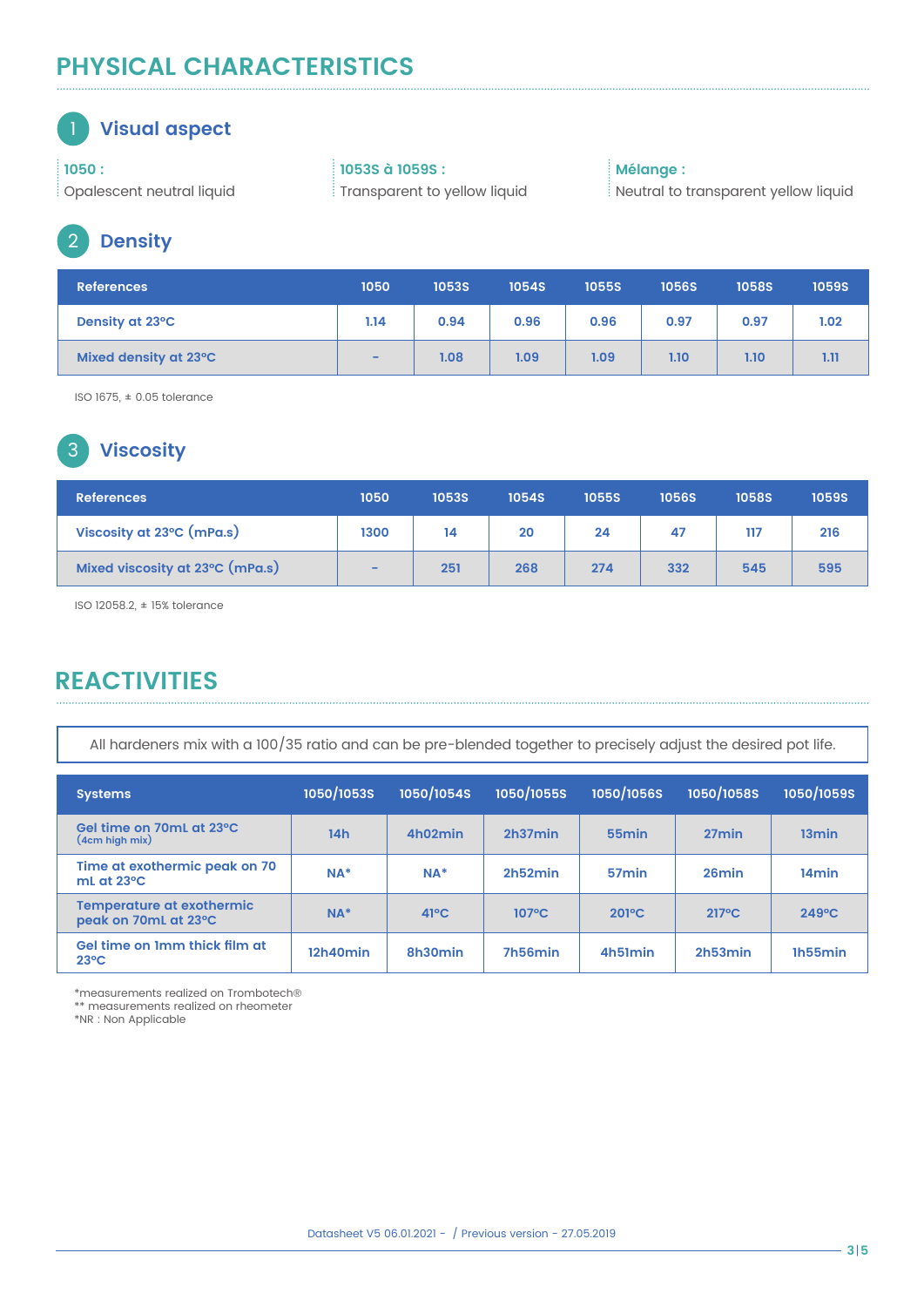In order to obtain the maximum thermo-mechanical properties, it is necessary to respect the recommended curing cycle. The table below shows the glass transition temperatures (DSC) according to different curing cycles.

| <b>Systems</b>  |                                   | 1050/1053S     | 1050/1054S     | 1050/1055S     | 1050/1056S     | 1050/1058S     | 1050/1059S     |
|-----------------|-----------------------------------|----------------|----------------|----------------|----------------|----------------|----------------|
| 14 days at 23°C | $T_{\rm G}$                       | $44^{\circ}$ C | $56^{\circ}$ C | $56^{\circ}$ C | $57^{\circ}$ C | $61^{\circ}$ C | $69^{\circ}C$  |
|                 | <b>Shore D</b><br><b>Hardness</b> | 88             | 86             | 87             | 87             | 88             | 88             |
| 16h at 60°C     | $T_{\rm G}$                       | $64^{\circ}$ C | $77^{\circ}$ C | $77^{\circ}$ C | 83°C           | $95^{\circ}$ C | $73^{\circ}$ C |
|                 | <b>Shore D</b><br><b>Hardness</b> | 88             | 89             | 89             | 90             | 90             | 90             |

T<sub>e</sub> measured by DSC, 10°C/min, inflection point<br>Hardness : ISO 868

### **MECHANICAL PROPERTIES**

| <b>Systems</b>  |                                                                                           | 1050/1053S                        | 1050/1054S                        | <b>1050/1055S</b>                  | 1050/1056S                        | <b>1050/1058S</b>                  | 1050/1059S                         |
|-----------------|-------------------------------------------------------------------------------------------|-----------------------------------|-----------------------------------|------------------------------------|-----------------------------------|------------------------------------|------------------------------------|
| 14 days at 23°C | <b>FLEXION</b><br><b>Modulus</b><br><b>Maximum strength</b><br><b>Elongation at yield</b> | 3.17 GPa<br>81.5 MPa<br>2.7%      | 3.46 GPa<br><b>91 MPa</b><br>2.9% | 3.48 GPa<br>94 MPa<br>3%           | 3.44 GPa<br>89 MPa<br>2.8%        | 3.50 GPa<br>82 MPa<br>2.4%         | 3.52 GPa<br><b>116 MPa</b><br>5.3% |
| 16h at 60°C     | <b>FLEXION</b><br><b>Modulus</b><br><b>Maximum strength</b><br><b>Elongation at yield</b> | 3.08 GPa<br><b>97 MPa</b><br>4.3% | 3.35 GPa<br>111 MPa<br>8.5%       | 3.30 GPa<br><b>107 MPa</b><br>8.2% | 3.35GPa<br><b>116 MPa</b><br>7.7% | 3.36 GPa<br><b>129 MPa</b><br>5.8% | 3.17 GPa<br>122.4 MPa<br>6.5%      |

Measurements on pure resin according to the following standard : ISO 178